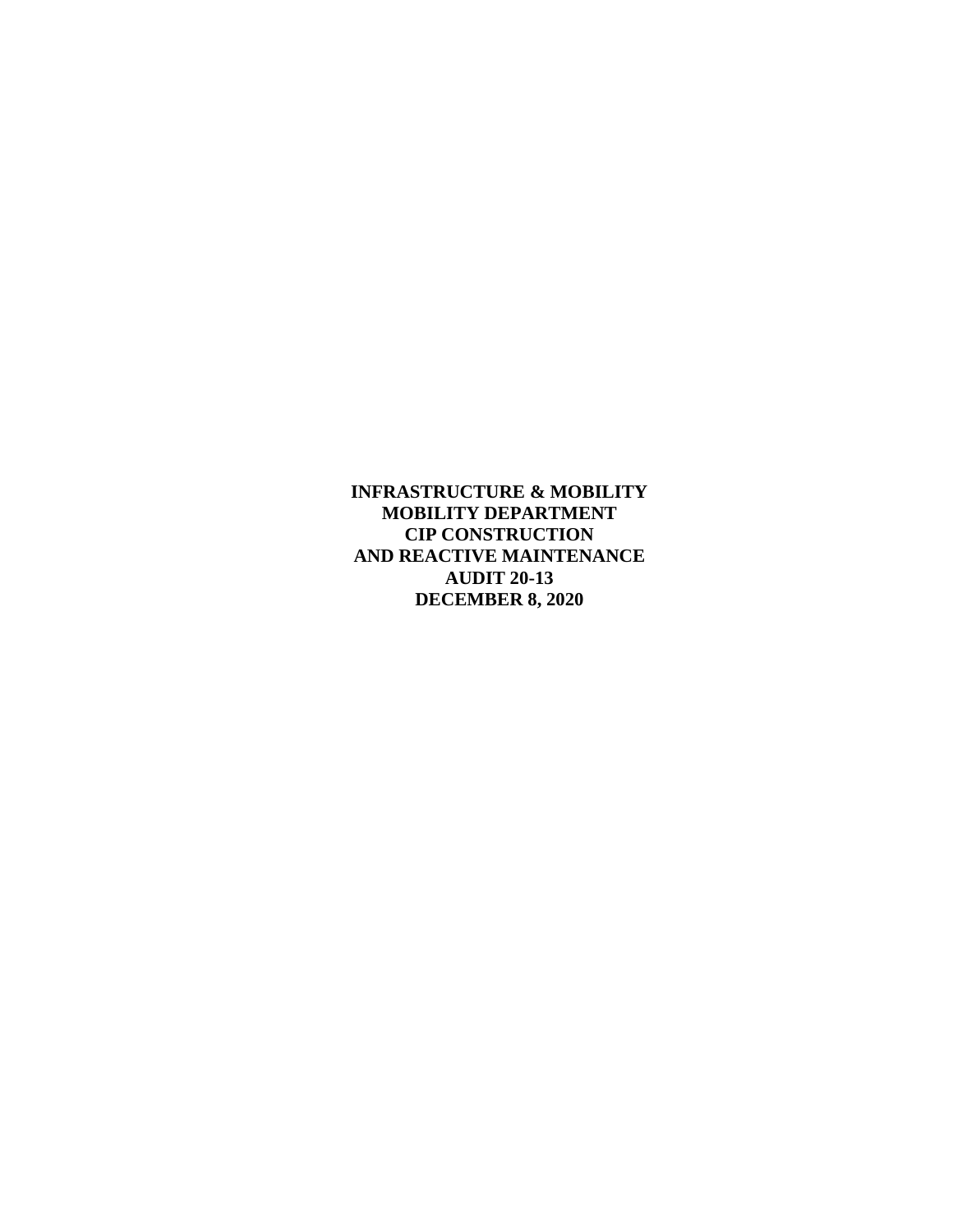# **CITY OF TAMPA**



**Jane Castor, Mayor**

**Internal Audit Department**

**Christine Glover, Internal Audit Director**

December 8, 2020

Honorable Jane Castor Mayor, City of Tampa 1 City Hall Plaza Tampa, Florida

RE: CIP Construction and Reactive Maintenance, Audit 20-13

Dear Mayor Castor:

Attached is the Internal Audit Department's report on CIP Construction and Reactive Maintenance.

We thank the management and staff of Mobility Department for their cooperation and assistance during this audit.

Sincerely,

/s/ Christine Glover

Christine Glover Internal Audit Director

cc: John Bennett, Chief of Staff Jean Duncan, Administrator of Infrastructure & Mobility Dennis Rogero, Chief Financial Officer Vik Bhide, Director of Mobility Bryan Rodger, Manager of Transportation & Stormwater Services Operations

> **315 E. Kennedy Blvd Tampa, Florida 33602 (813) 274-7159** TampaGov

www.tampagov.net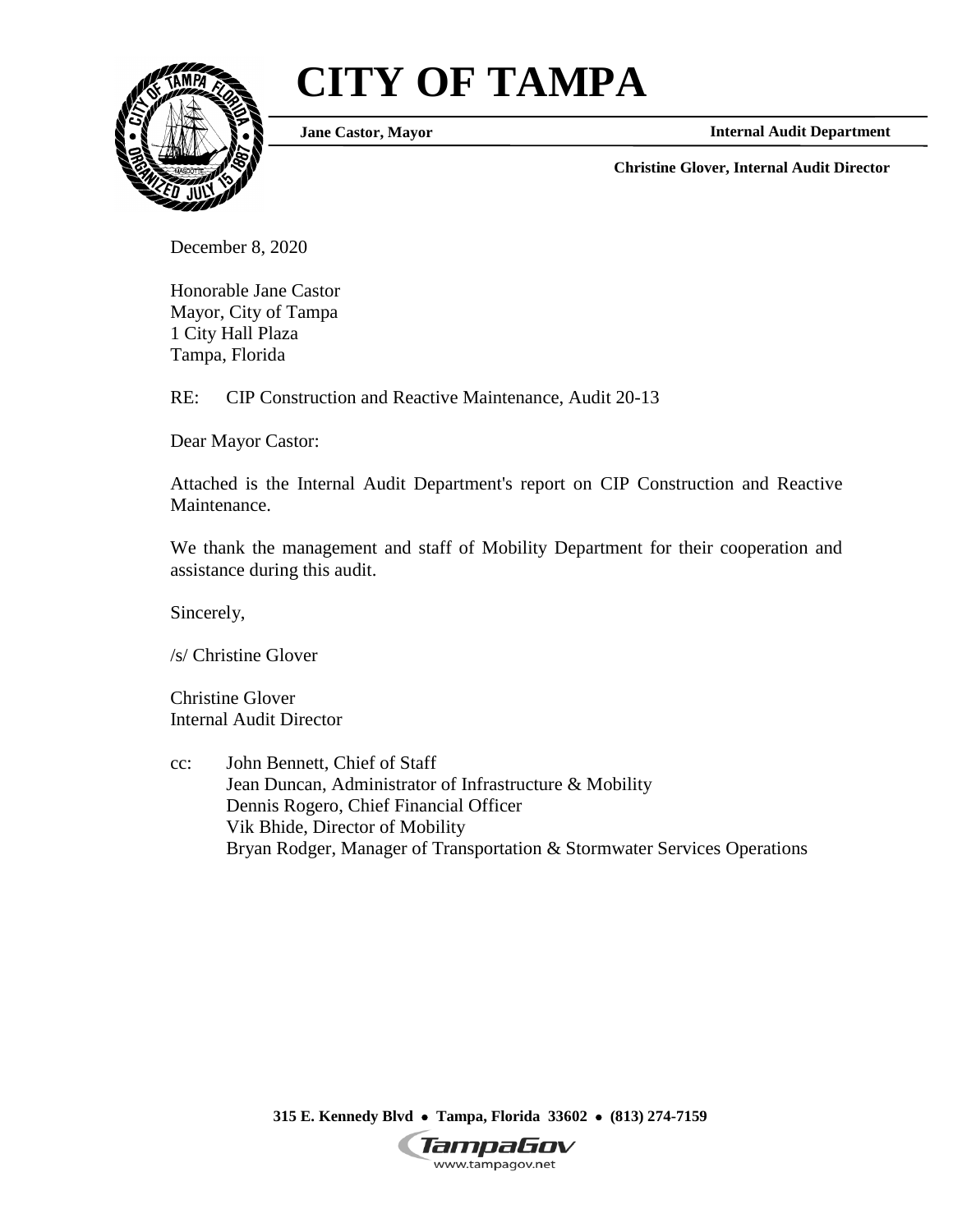# **INFRASTRUCTURE & MOBILITY MOBILITY DEPARTMENT CIP CONSTRUCTION AND REACTIVE MAINTENANCE AUDIT 20-13 DECEMBER 8, 2020**

/s/ Stephen Mhere \_\_\_\_\_\_\_\_\_\_\_\_\_\_\_\_\_\_\_\_\_\_\_\_\_\_\_\_\_\_\_\_\_\_\_\_\_\_\_

Auditor

/s/ Christine Glover \_\_\_\_\_\_\_\_\_\_\_\_\_\_\_\_\_\_\_\_\_\_\_\_\_\_\_\_\_\_\_\_\_\_\_\_\_\_\_

Audit Director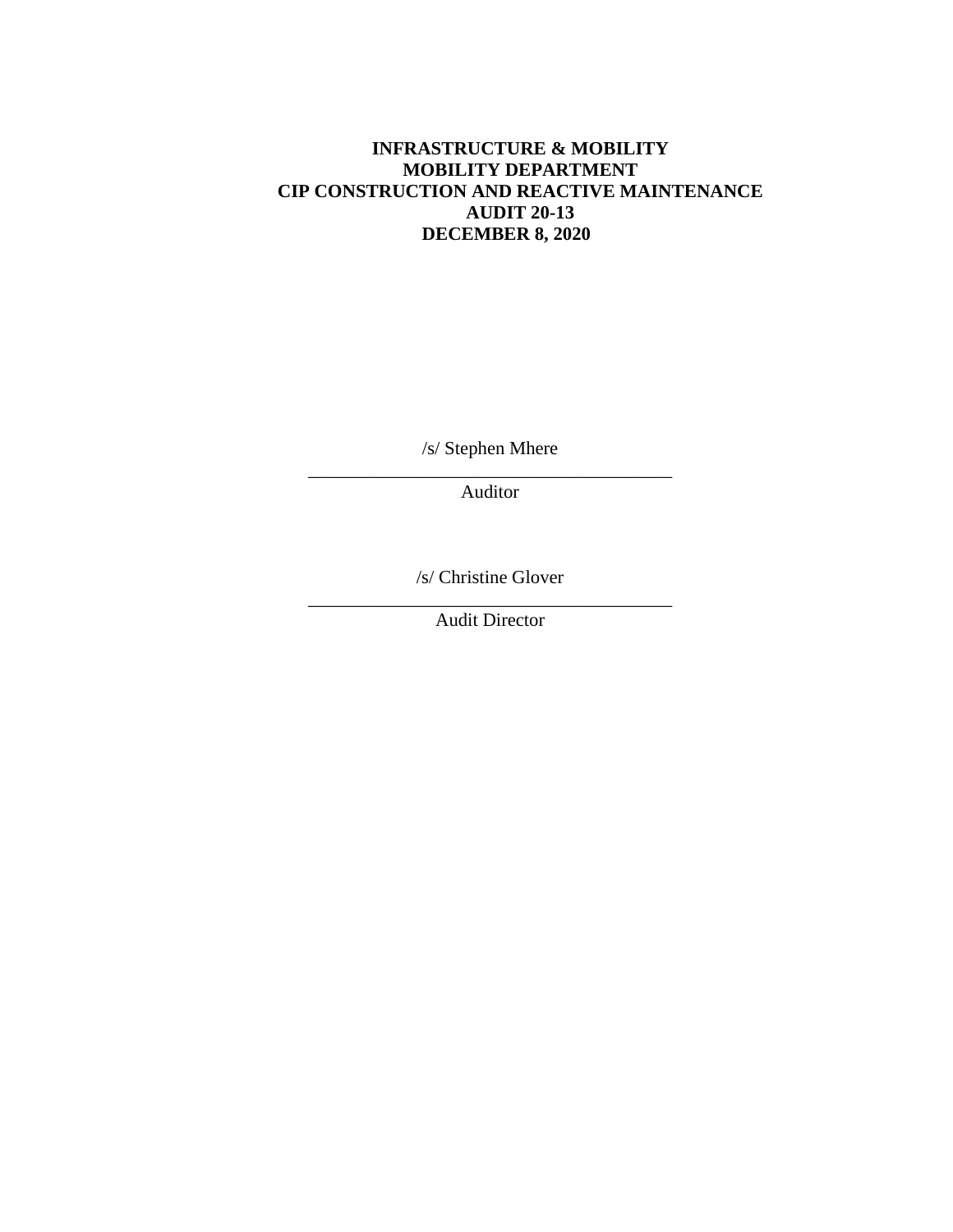## **INFRASTRUCTURE & MOBILITY MOBILITY DEPARTMENT CIP CONSTRUCTION AND REACTIVE MAINTENANCE AUDIT 20-13**

## **BACKGROUND**

Capital Improvement Project (CIP) is a major construction, acquisition, or renovation activity that adds value to the City of Tampa (COT)'s physical assets or significantly increases their useful life. CIPs are initially identified by departments based on their experiences, infrastructure needs, industry standards, COT development plans, and various other factors. Annually, departments submit CIP requests to the Budget Office, which then makes funding recommendations. Transportation's capital improvement budget for FY 2020 was \$11.8 million. It included transportation projects, transportation-related upgrades, and various intersection and roadway improvement projects.

Most CIP construction managed by Mobility involves cold milling of asphaltic concrete roadways as well as citywide sidewalk maintenance and restoration and is mostly accomplished through contractors. This contract work is coordinated by Mobility's contracts coordinator. Inspection of contract work is the responsibility of the department's 10-member inspection team.

#### **STATEMENT OF OBJECTIVES**

This audit was conducted in accordance with the Internal Audit Department's FY 2021 Audit Agenda. The objectives were to determine if:

- 1. Internal controls for CIP construction operations, including for payment of services rendered by contractors, are effective.
- 2. Internal controls for the inventory of small tools and equipment are effective.
- 3. P-Card purchase transactions are compliant with P-Card program requirements.

# **STATEMENT OF SCOPE**

The audit period covered is FY 2019 and part of FY 2020. Only CIP construction managed by Mobility is included. Design-build CIP projects – major construction undertaken by private contractors under the Consultants' Competitive Negotiation Act – were excluded because they are managed by the Contract Administration Department (CAD) and will be part of a separate audit.

#### **STATEMENT OF METHODOLOGY**

We used the following procedures to complete this audit:

- Evaluated internal controls, including a review of policies and procedures, inventory control, and P-Card Program policies.
- Reviewed contractual agreements with vendors that perform sidewalk/pavement replacement as well as cold milling of asphaltic roadways.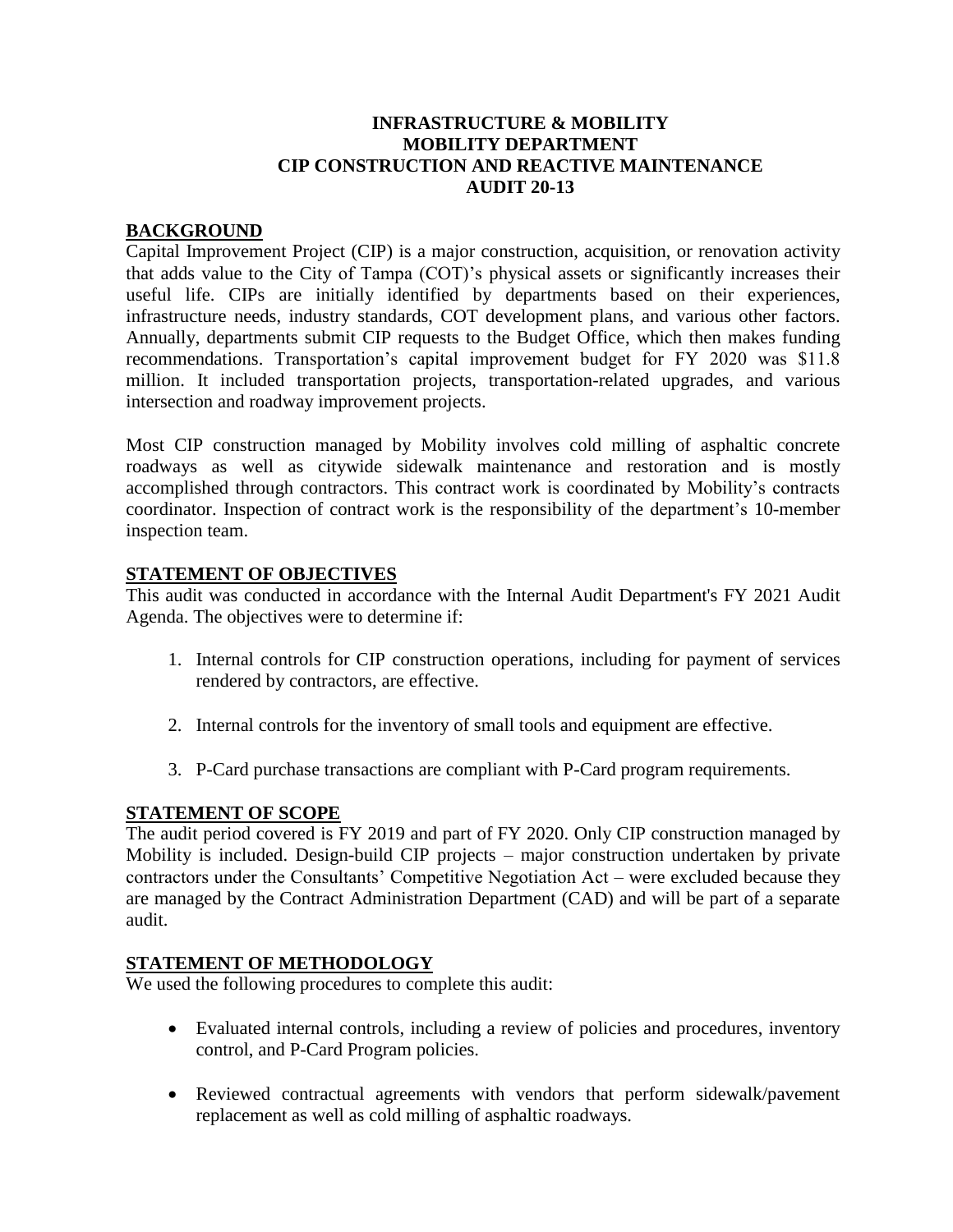- Reviewed applicable statutes (Florida Local Government Prompt Payment Act) and relevant COT ordinances.
- Analyzed reactive maintenance work orders, small equipment inventory, p-card purchase transactions, and contractor pay applications (invoices).
- Discussed with management CIP construction's potential vulnerabilities to fraud. We also discussed CIP construction operations, including invoice processing activities, with staff members in Mobility, CAD, and Revenue & Finance (R&F) departments.

Analysis of p-card purchase transactions and contractor pay applications used data generated in the Oracle system. The data was deemed reliable based on an assessment performed for Audit 18-04 (Purchasing Card Program).

## **STATEMENT OF AUDITING STANDARDS**

We conducted this performance audit in accordance with generally accepted government auditing standards. Those standards require that we plan and perform the audit to obtain sufficient, appropriate evidence to provide a reasonable basis for our findings and conclusions based on our audit objectives. We believe that the evidence obtained provides a reasonable basis for our findings and conclusions based on our audit objectives.

## **AUDIT CONCLUSIONS**

Based on our review and test work we determined that:

- 1. Internal controls established for CIP construction operations are mostly effective. However, processes for payment of contractor services could be improved.
- 2. Internal controls for the inventory of small tools and equipment are, to a large extent, effective. However, improvements could be made in documentation of procedures.
- 3. P-Card purchase transactions are compliant with P-Card program requirements.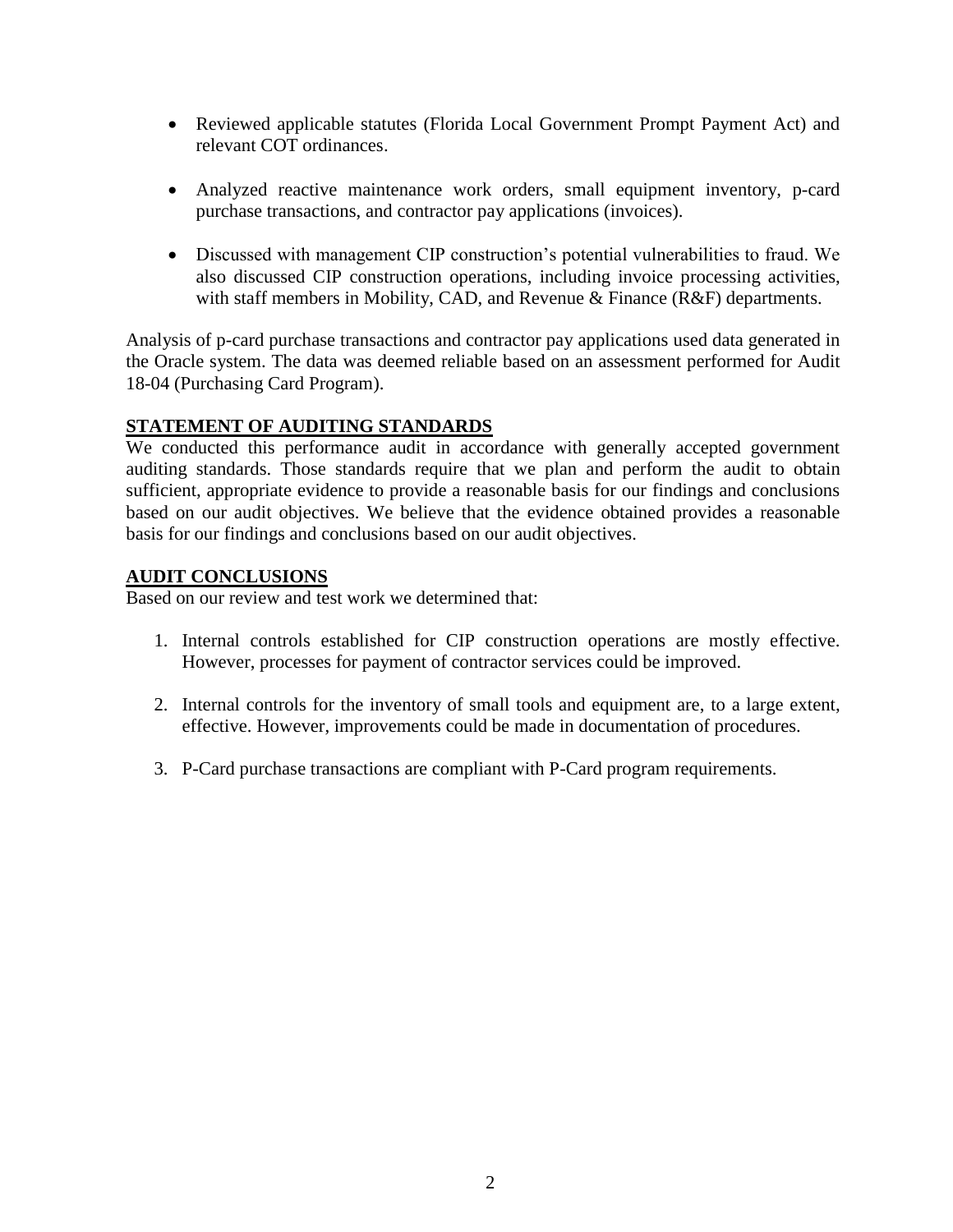# **UNTIMELY PAYMENTS TO CONTRACTORS**

STATEMENT OF CONDITION: COT contracted with three private companies for CIP construction services rendered at various locations throughout the city. Some of the services the companies provide include construction of new sidewalk segments, repair and replacement of existing sidewalks, removal and replacement of curb, and cold milling of bituminous pavement. These services are rendered on an "as needed" basis for the 365-day periods stipulated in the contracts, and are capped at \$279,728, \$538,287.50, and \$834,900, respectively.

Contractors are paid for work they complete as indicated on pay applications (invoices) they submit to COT. Three departments – Mobility, CAD, and  $R\&F$  – are involved in invoice processing. Mobility's main responsibility is to inspect the work completed and verify material quantities before forwarding documentation to CAD. CAD reviews the invoice mainly to advise on any contractual irregularities. If no irregularities, CAD forwards the pay application to R&F's Accounts Payable Division where a check is made subject to availability of funds.

We reviewed payment records to determine if contractors were paid in a timely manner and found that to be the case for the majority of invoices. However, there were a number of invoices that had not been paid well after the stipulated time limit.

CRITERIA: According to Section 218.735 of Florida's Local Government Prompt Payment Act, payment for construction services by a local governmental entity should be made within 20 business days of receiving the payment request if there is no agent to approve the payment request before it is submitted to the local governmental entity.

CAUSE: There are no policies or procedures providing the three departments with time guidelines to enable them to process pay applications within the time allowable in the prompt payment statute.

EFFECT OF CONDITION: Untimely payments not only violate state law but may also have a negative impact on contractors' cash flow. Also, late payments have the potential to create a negative reputational image for the City.

RECOMMENDATION 1: Mobility, CAD, and R&F should work together to formulate and implement internal controls that guide the processing of payments to enable contractors to be paid within the time stipulated in the Local Government Prompt Payment Act.

MOBILITY MANAGEMENT RESPONSE: In response to Audit Inquiry 2, the Mobility Operations Division already has a written procedure, SOP 3.07 Invoice Processing, stating that the division will adhere to Accounts Payable procedures for processing invoices. For additional clarity, the division intends to improve on its existing SOP to include in-house timelines for turning around invoices in a timely manner. These in-house timelines will be established after coordinating with CAD and R&F.

TARGET IMPLEMENTATION DATE: Completion of Management Action Plan shall be on or before December 15, 2020.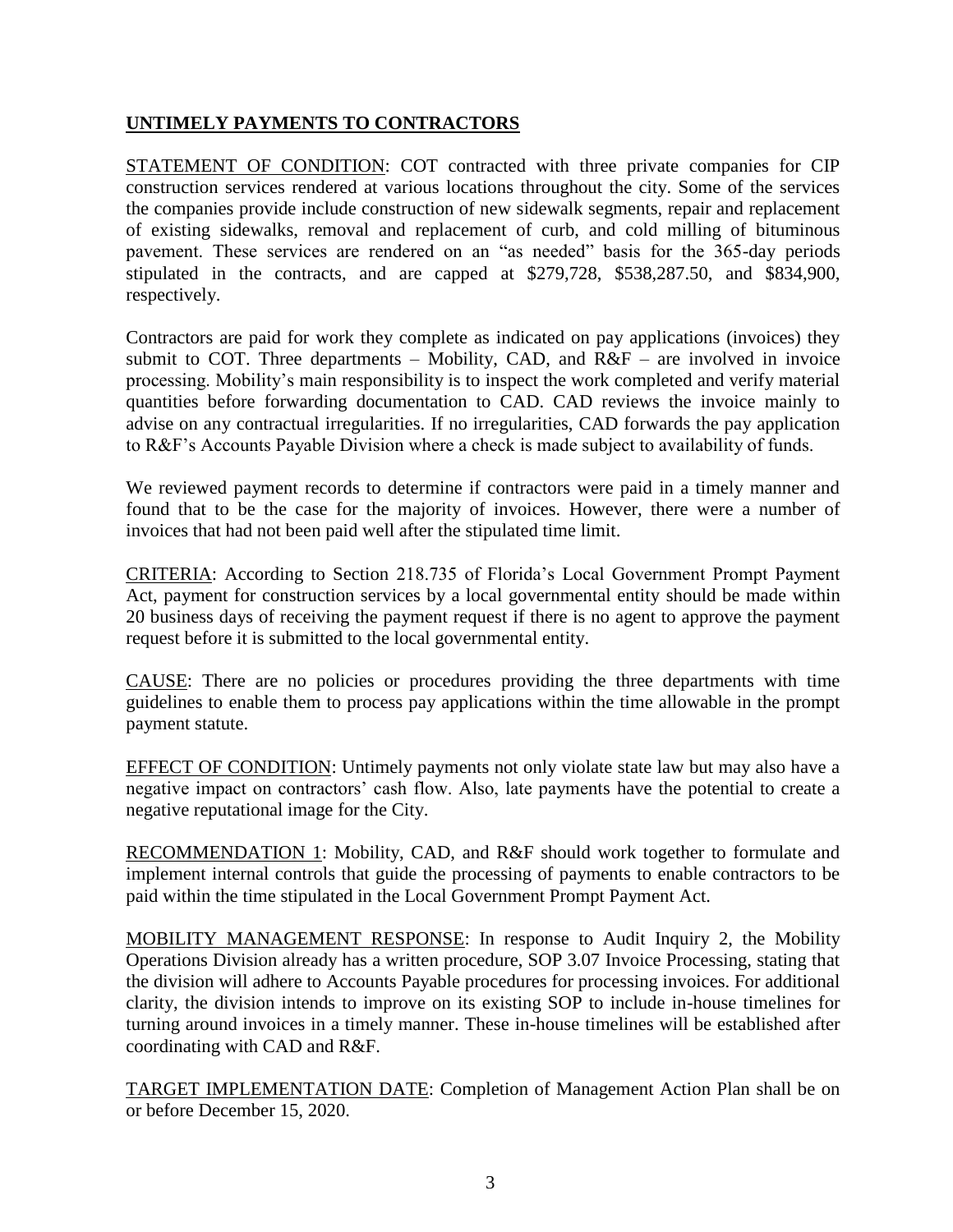R&F MANAGEMENT RESPONSE: While the Revenue and Finance Department has policies in place to require timely payments to comply with the Prompt Payment Act, this internal audit process has shown that there is some difference of opinion regarding the Prompt Payment Act 20-day and 25-day deadlines when an agent is or isn't involved with the submission of an invoice by a contractor related to construction services. The Revenue and Finance Department will seek clarification on these Prompt Payment Act timelines from the Legal Department and find agreement on the application of these contractor related deadlines as we move forward. The answer will be found within 90 days, or approximately year-end.

TARGET IMPLEMENTATION DATE: December 31, 2020.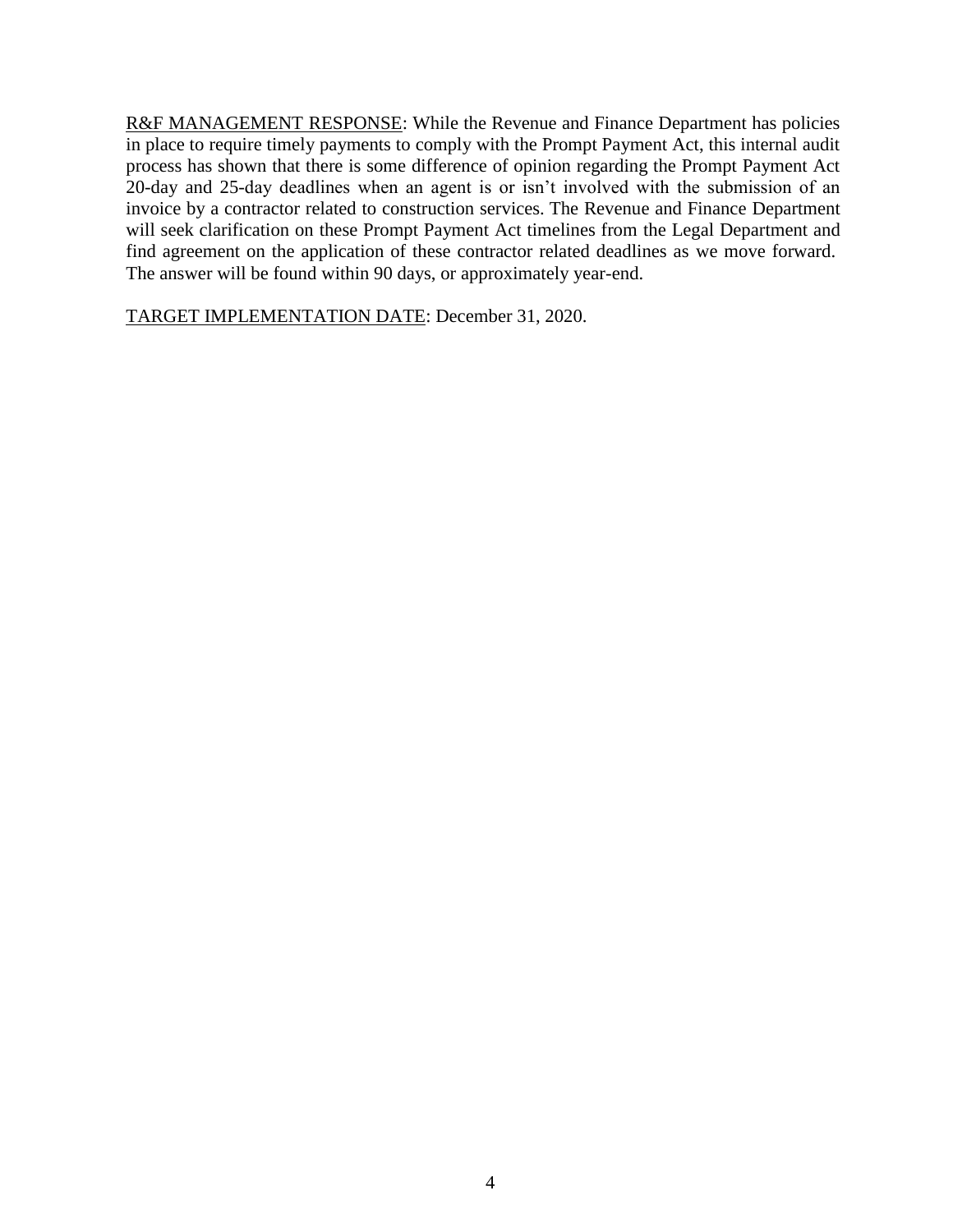# **SMALL EQUIPMENT INVENTORY MANAGEMENT**

STATEMENT OF CONDITION: Mobility utilizes a wide variety of small equipment, including generators, mixers, pumps, welders, blowers, saws, sweepers, pressure washers, jack hammers, drills, compactors, etc. While R&F's Property Control Office oversees the accounting of fixed assets<sup>1</sup>, Mobility assumes responsibility for inventory management of all equipment.

The Department manages its small equipment through a manual inventory system. We observed data inconsistencies in the records in this system, as follows:

- Serial numbers are recorded for some equipment but not for others.
- Acquisition year is entered in some of the records but not in others.
- Some assets have their values entered in the record but others do not.
- Location data is included for some equipment inventory records but not for others.

There were 240 pieces of small equipment in Mobility's inventory as of mid-August 2020. Fifteen of these items had been cannibalized for parts, 10 had been scrapped, 12 were auctioned or earmarked for auction, and 10 were either unserviceable or out of service. Documentation created to record the status of these items is not consistent with standards set by R&F's Property Control Office. Also, 15 items, including two valued at more than \$1,000 each, were recorded as missing or stolen, but were not reported to the police. It is not clear from the documentation when the department last undertook a physical count of small equipment.

CRITERIA: According to R&F's Physical Inventory Policy and Procedures, City departments and/or divisions are responsible for safeguarding, as well as preparing appropriate inventory documentation of, all property assigned to them. Also, Ordinance Section 2-46 requires all City departments and divisions to create and maintain adequate policies and procedures relating to their activities. City policy requires a police report to be filed along with the standard documentation for disposition of stolen assets.

CAUSE: While Mobility has a documented inventory policy, it does not provide clear guidance on procedures, including documentation of acquisitions, transfers, and dispositions.

EFFECT OF CONDITION: There is a risk of property loss or misappropriation. Equipment loss compromises operational readiness and efficiency, impairing the Department's ability to carry out its responsibilities.

 $\overline{a}$ 

<sup>1</sup> Fixed assets are valued at \$1,000 or more (\$5,000 or more since October 2019) and an expected useful life of at least a year.